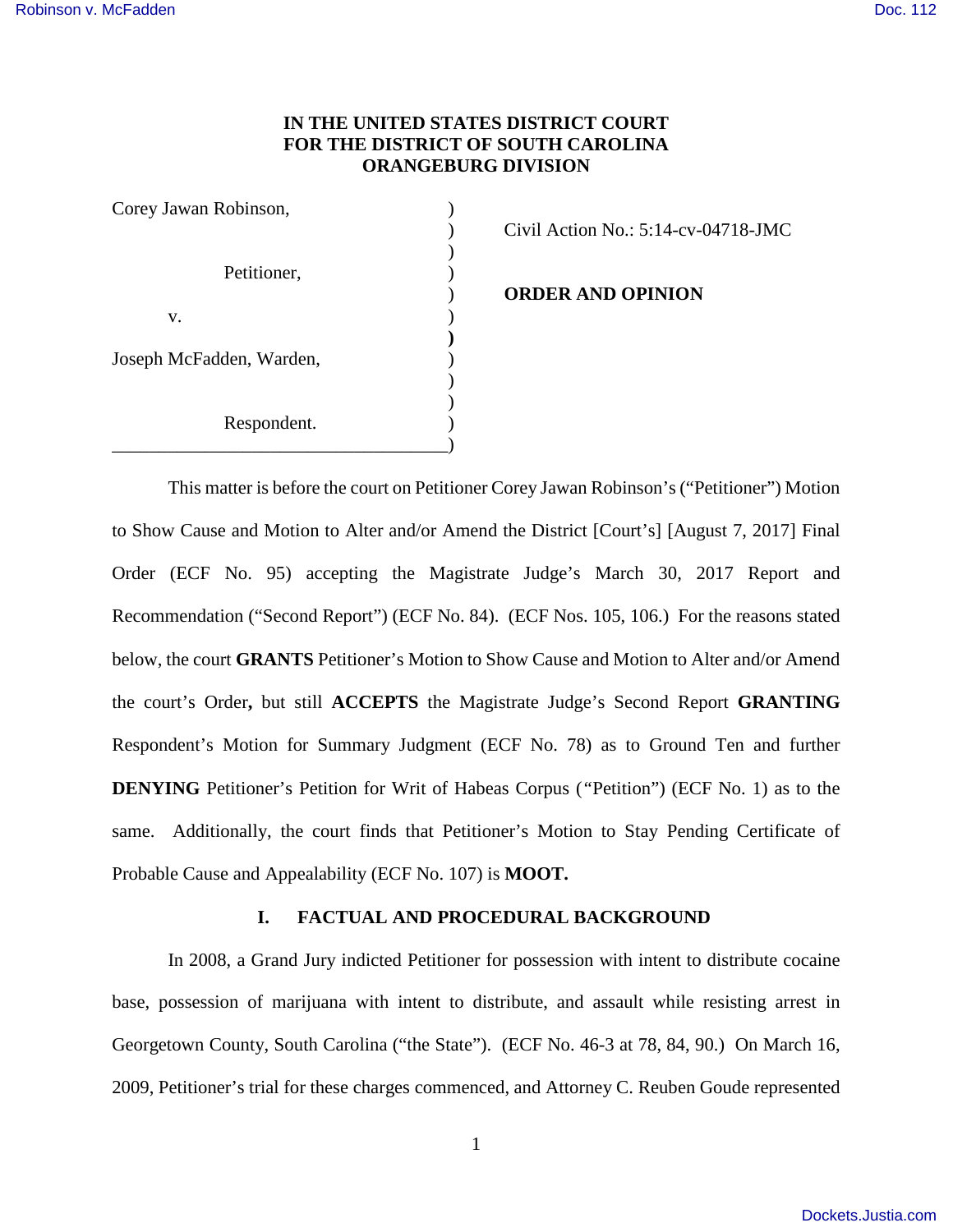him. (ECF No. 46-1 at 3.) Petitioner was tried before the Honorable Steven H. John. (*Id*.) After Judge John ruled on several motions raised at the beginning of trial, Petitioner made a Motion to Relieve his counsel and proceed *pro se*. (*Id.* at 41-50.) After questioning Petitioner about his Motion and informing him of his trial rights, Judge John granted Petitioner's Motion to represent himself, relieving Attorney Goude as Petitioner's counsel. (*Id*. at 49-50.)

At the conclusion of Petitioner's trial, a jury found Petitioner guilty of possession of crack cocaine with intent to distribute, possession with intent to distribute marijuana, and assault of an officer while resisting arrest.  $(Id.$  at [1](#page-1-0)94-95.)<sup>1</sup> Petitioner was sentenced to concurrent sentences of fifteen years imprisonment for possession with intent to distribute cocaine base, ten years imprisonment for possession with intent to distribute marijuana, and ten years imprisonment for assault on a police officer while resisting arrest. (*Id.* at 201.)

On March 20, 2009, Petitioner filed an appeal in the South Carolina Court of Appeals. (ECF No. 46-4 at 1.) Deputy Chief Appellate Defender Wanda H. Carter represented Petitioner on direct appeal, filing an *Anders* Brief<sup>[2](#page-1-1)</sup> and a Petition to be Relieved as Counsel on December 29, 2009. (ECF No. 46-1 at 205-213.) On January 12, 2010[3](#page-1-2) , Petitioner filed a *Pro Se* Appellant

<u>.</u>

<span id="page-1-0"></span><sup>&</sup>lt;sup>1</sup> The Grand Jury's indictment uses different wording than the jury's verdict and the trial judge's sentencing to describe the charges against Petitioner, specifically as to the distinctions between "cocaine base" and "crack cocaine," or "assault while resisting arrest" and "assault on a police officer while resisting arrest."

<span id="page-1-1"></span><sup>2</sup> *Anders v. State of Cal*., 386 U.S. 738, 744 (1967) ("[I]f counsel finds his case to be wholly frivolous, after a conscientious examination of it, he should so advise the court and request permission to withdraw. That request must, however, be accompanied by a brief referring to anything in the record that might arguably support the appeal.")

<span id="page-1-2"></span><sup>&</sup>lt;sup>3</sup> The Clerk's Office received this Brief on January 19, 2010. The date that a Prisoner mails a document serves as the filing date, not when it is received by the Clerk's Office. *See infra* note 5.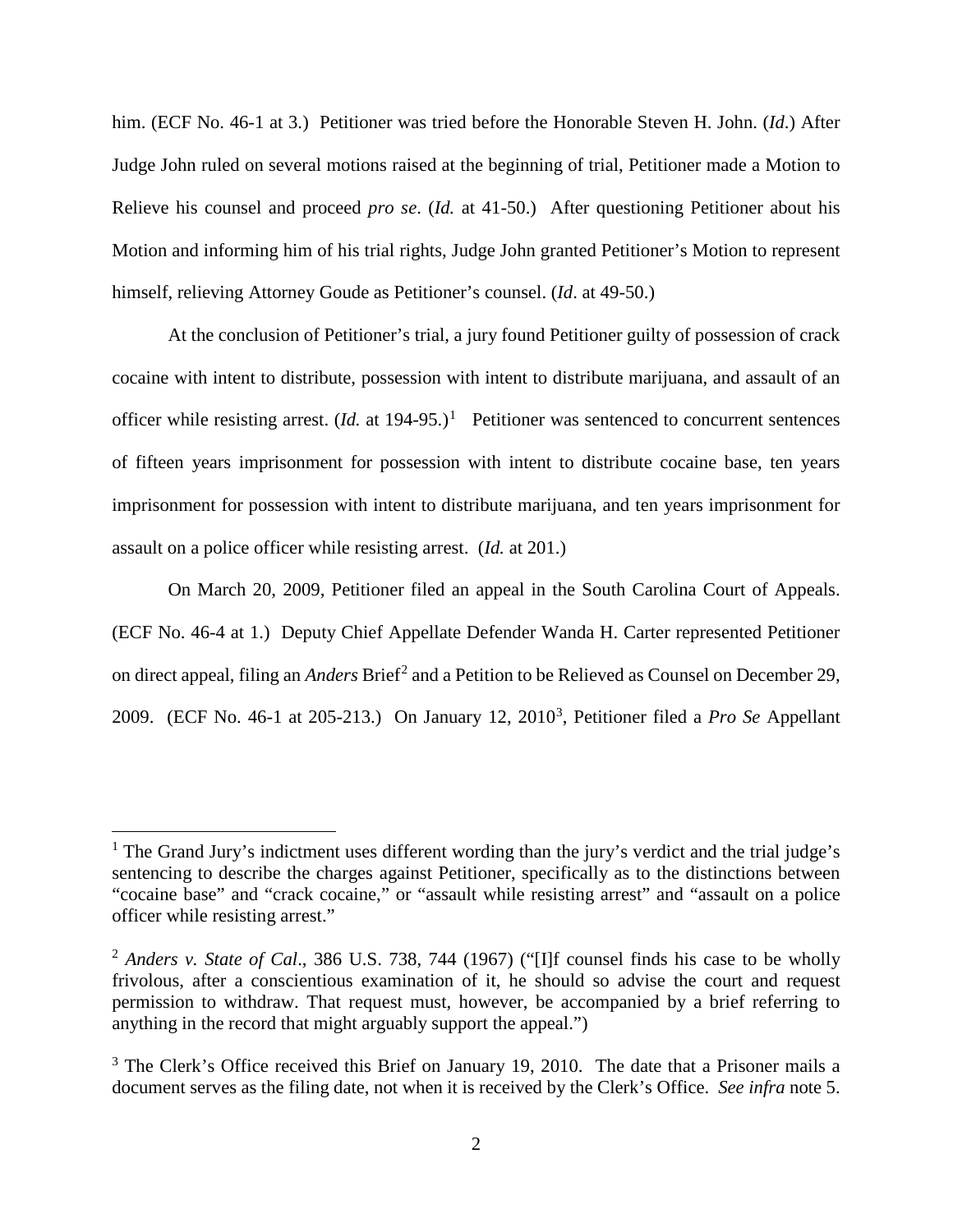Brief. (ECF Nos. [4](#page-2-0)6-2 at 2-22, 46-13.)<sup>4</sup> The South Carolina Court of Appeals dismissed Petitioner's case on April 28, 2011. (ECF 46-2 at 23.) On May 5, 2011, Petitioner filed a Petition for Rehearing (ECF No. 46-5) and it was denied on June 1, 2011. (ECF No. 46-6.)

On December 12, 2014, Petitioner filed a *pro se* Petition for Writ of Habeas Corpus pursuant to 28 U.S.C. § 2254. (ECF No. 1.) On March 30, 2015, Joseph McFadden ("Respondent") filed a Return and Motion for Summary Judgment, but the Return was missing a portion of the Appendix. (ECF Nos. 23, 24.) Respondent filed a corrected Return and Motion for Summary Judgment on November 25, 2015. (ECF Nos. 46, 47.) On March 2, 2016, the Magistrate Judge issued a Report and Recommendation ("First Report") recommending that the court grant Respondent's Motion for Summary Judgment and deny Petitioner's Petition. (ECF No. 58.) On March 14, 2016, Petitioner filed an Objection to the Magistrate Judge's Report. (ECF No. 64.)

On September 30, 2016, the court accepted in part and rejected in part the First Report. (ECF No. 71.) The court denied Petitioner's Habeas Corpus Petition as to Grounds One through Nine and Eleven through Thirteen. (*Id.* at 3.) The court disagreed with the First Report as to the procedural bar on Ground Ten based on its discovery that Petitioner presented Ground Ten in his *pro se* Brief on direct appeal, thus satisfying the exhaustion requirement for his claim. (*Id.* at 8.) The court instructed Respondent to refile his summary judgment motion as to Ground Ten so that the "court may have a more fully developed argument on the issue" and remanded Petitioner's Petition to the Magistrate Judge for reconsideration. (*Id.* at 9.) The court did not grant a Certificate of Appealability. (*Id.* at 10.)

In response to the court's Order (ECF No. 71), Respondent filed an Amended Answer and Amended Motion for Summary Judgment on December 2, 2016. (ECF Nos. 77, 78.) Petitioner

 $\overline{a}$ 

<span id="page-2-0"></span> $4$  ECF No. 46-2 at 2-22 may be hard for readers to understand, thus it was re-attached as ECF No. 46-13.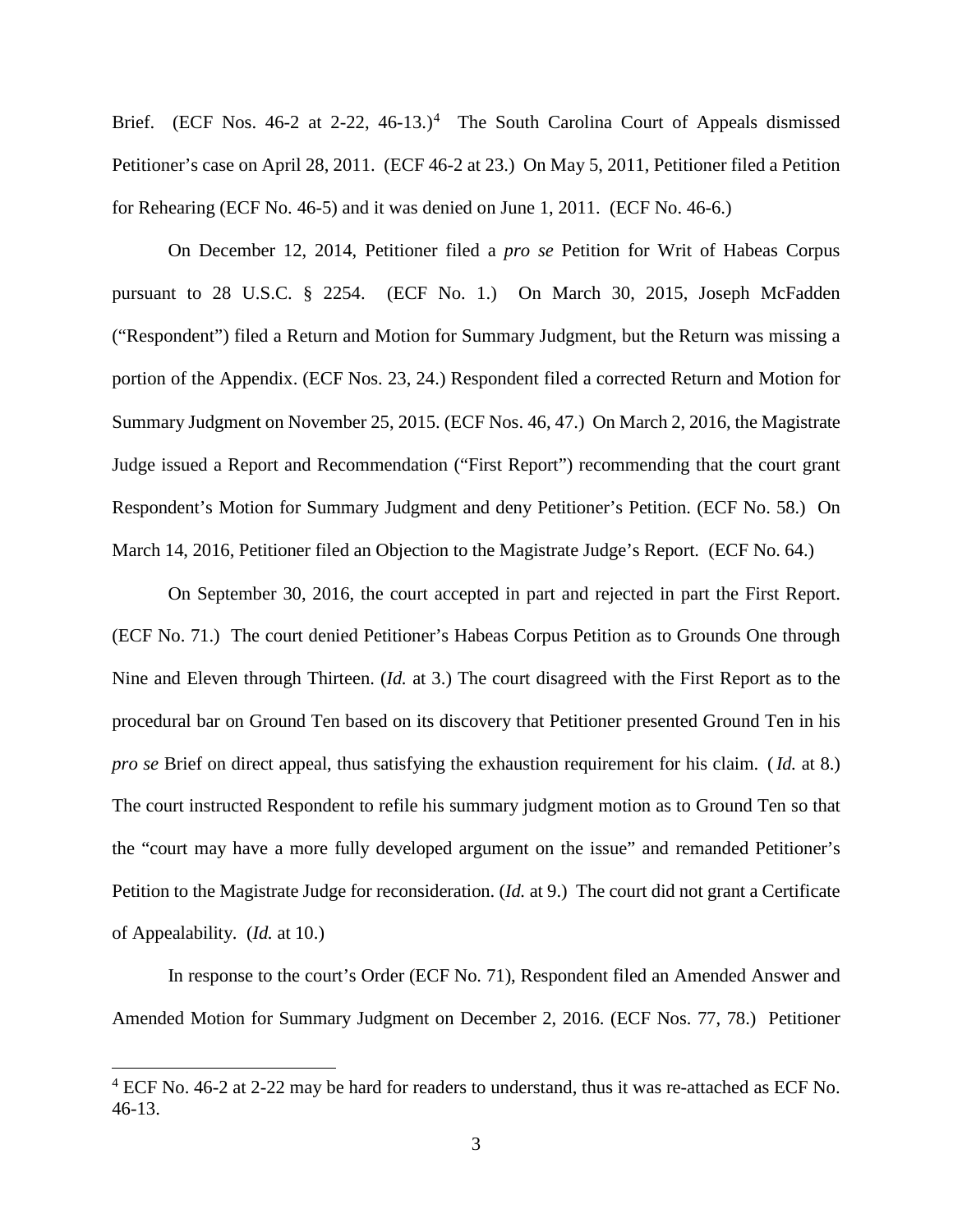filed an Amended Response on December 12, 2016. (ECF No. 82.) The Magistrate Judge filed her Report and Recommendation as to Ground Ten on March 30, 2017. (ECF No. 84.) Ground Ten of Petitioner's Petition states that the "trial judge erred in not granting his Motion for Directed Verdict [and that the State failed] to prove that he had actual or constructive possession [of the crack and marijuana found at the scene]." (ECF No. 1 at 20.) The Magistrate Judge recommended that Respondent's Motion for Summary Judgment as to Ground Ten (ECF No. 78) be granted. On April 4, 2017, Petitioner filed an Objection to the Second Report (ECF No. 86), and on April 11, 2017, he filed a Supplement to his Objection. (ECF No. 89.) Respondent responded to Petitioner's Objections (ECF No. 90) and Petitioner replied (ECF No. 91). On August 7, 2017, the court accepted the Magistrate Judge's Second Report granting Respondent's Motion for Summary Judgment, and denying Petitioner's Petition. (ECF No. 95.) Petitioner appealed this Order to the United States Court of Appeals for the Fourth Circuit and it was remanded to this court for a Certificate of Appealability as to Ground Ten, which was subsequently denied. (ECF Nos. 98, 103, 108.)

On August 14, 2017, Petitioner filed a Motion to Show Cause as to the timeliness of his Objections to the Second Report, and also filed a Motion to Alter and/or Amend the court's Order (ECF No. 95). (ECF Nos. 105, 106.) Petitioner additionally filed a Motion to Stay Pending Certificate of Probable Cause and Appealability. (ECF No. 107.)

#### **II. JURISDICTION**

The court has jurisdiction over this case pursuant to 28 U.S.C. § 1331. Petitioner brings his Petition pursuant to 28 U.S.C. §2254, which details remedies in federal courts for those persons in state custody.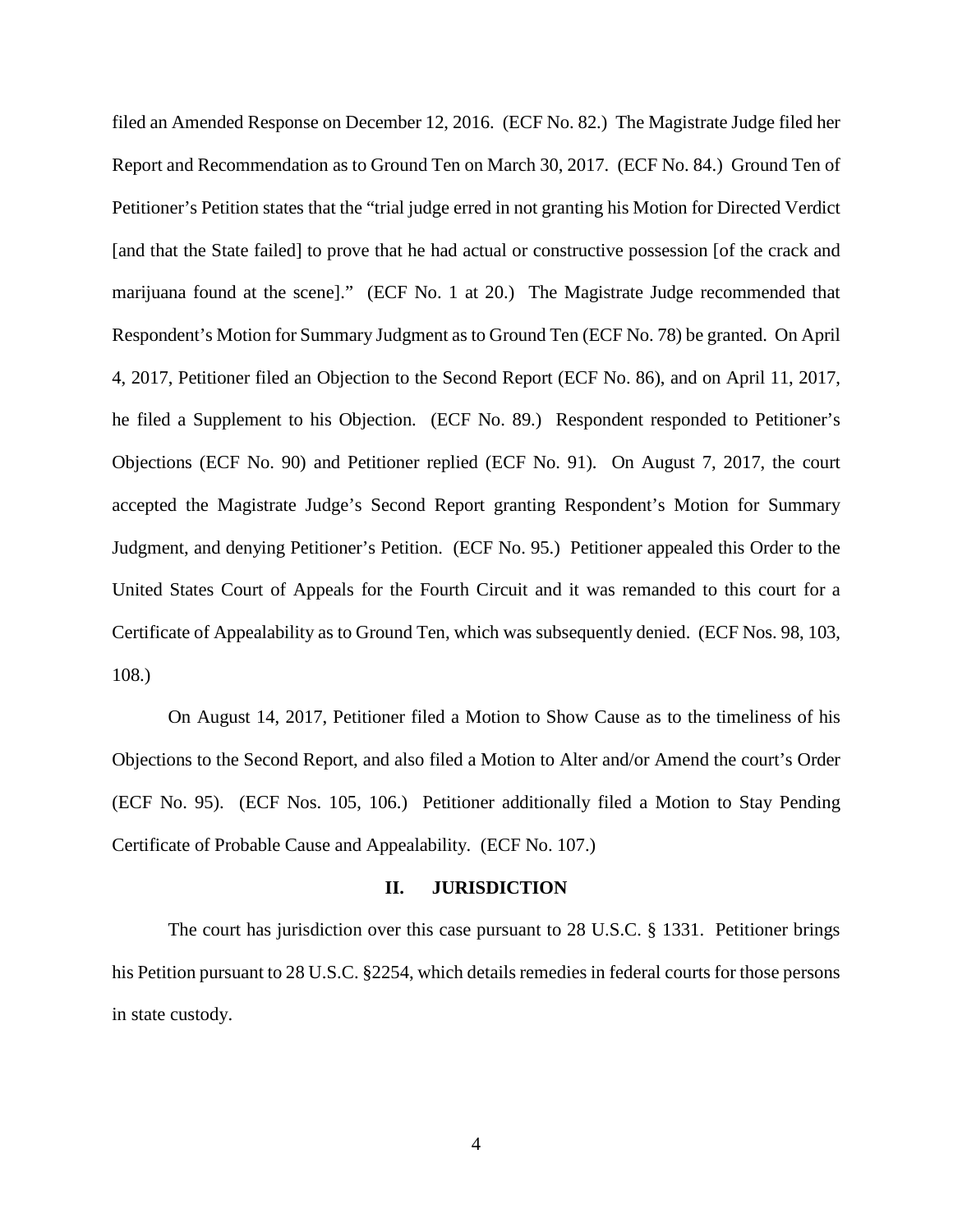#### **III. LEGAL STANDARD**

### a. Motion To Alter and/or Amend a Judgment Pursuant to Fed. R. Civ. P. 59(e)

Under Federal Rule of Civil Procedure 59(e), a court may "alter or amend the judgment if the movant shows either (1) an intervening change in the controlling law, (2) new evidence that was not available at trial, or (3) that there has been a clear error of law or a manifest injustice." *Robinson v. Wix Filtration Corp.*, 599 F.3d 403, 407 (4th Cir. 2010) (citation omitted). It is the moving party's burden to establish one of these three grounds in order to obtain relief under this rule. *Loren Data Corp. v. GXS, Inc.*, 501 Fed. App'x 275, 285 (4th Cir. 2012). The decision whether to reconsider an order pursuant to this rule is within the discretion of the district court. *See Hughes v. Bedsole*, 48 F.3d 1376, 1382 (4th Cir. 1995).

#### b. Objections to the Magistrate Judge's Report

The Magistrate Judge's Report is made in accordance with 28 U.S.C. § 636(b)(1) and Local Civil Rule 73.02 for the District of South Carolina. The Magistrate Judge makes only a recommendation to this court. The recommendation has no presumptive weight; the responsibility to make a final determination remains with this court. *Matthews v. Weber*, 423 U.S. 261, 270-71 (1976). This court is charged with making a de novo determination of those portions of the report to which specific objections are made, and the court may accept, reject or modify, in whole or in part, the Magistrate Judge's recommendation, or recommit the matter with instructions. *See* 28 U.S.C. § 636 (b)(1). Objections to the Report must, within fourteen (14) days, specifically identify portions of the Report objected to and the basis of those objections. Fed. R. Civ. P. 72(b)(2). "[I]n the absence of a timely filed objection, a district court need not conduct a de novo review, but instead must 'only satisfy itself that there is no clear error on the face of the record in order to accept the recommendation.'" *Diamond v. Colonial Life & Acc. Ins. Co.*, 416 F.3d 310, 316 (4th Cir. 2005) (quoting Fed. R. Civ. P. 72 advisory committee's note).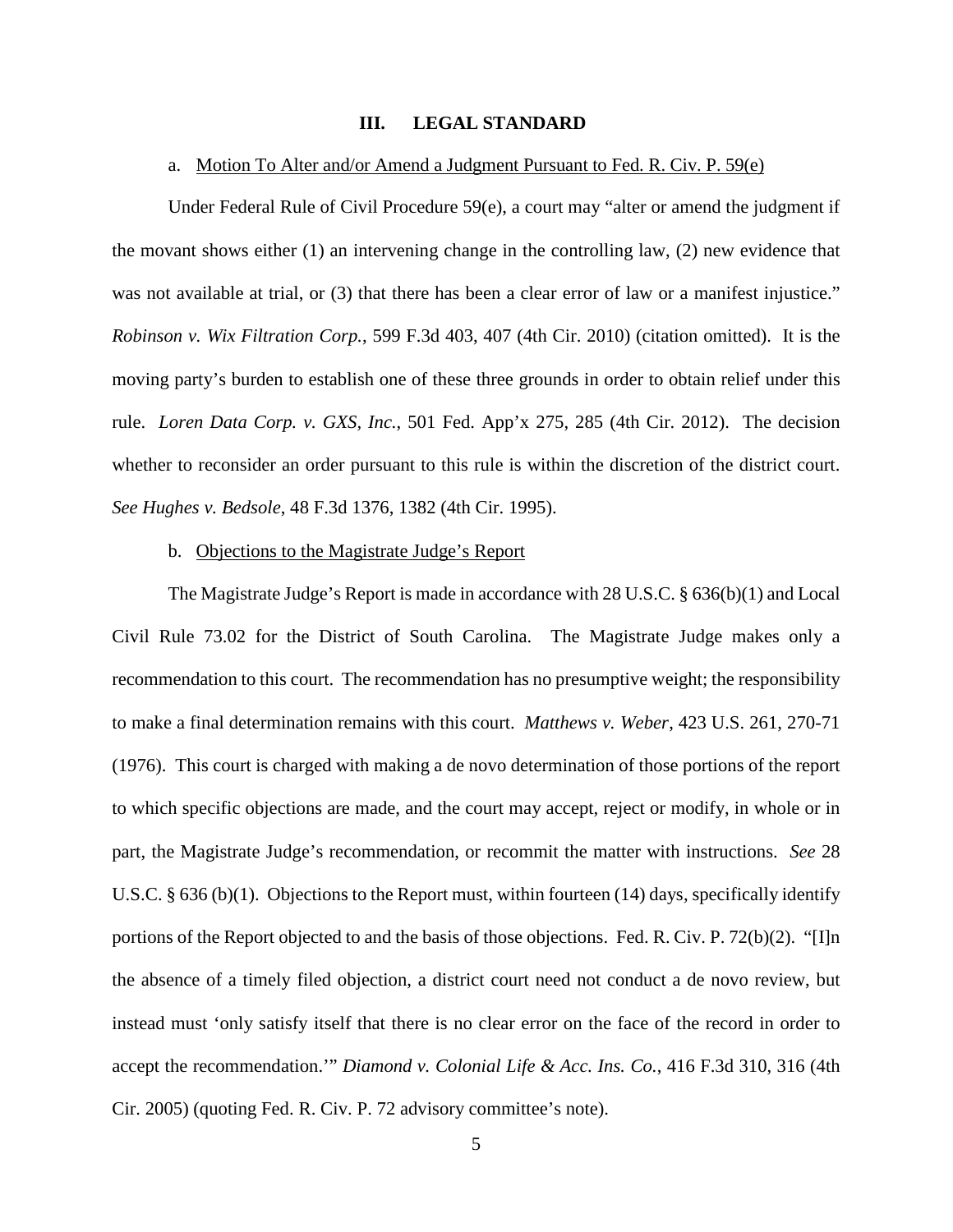As Petitioner is a *pro se* litigant, the court is required to liberally construe his arguments. *Gordon v. Leeke*, 574 F.2d 1147, 1151 (4th Cir. 1978); *see also Haines v. Kerner,* 404 U.S. 519, 520 (1972) (*pro se* plaintiff's "inartful pleadings" may be sufficient enough to provide the opportunity to offer supporting evidence.) The court addresses those arguments that, under the mandated liberal construction, it has reasonably found to state a claim. *Boag v. MacDougall,* 454 U.S. 364, 365 (1982).

### **IV. ANALYSIS**

Petitioner's Motion to Show Cause (ECF No. 105) and Motion to Alter and/or Amend (ECF No. 106) arise from his challenge to the court's finding that he did not file an Objection to the Second Report. (ECF Nos. 84, 95.)

The Second Report was filed on March 30, 2017 and a copy was mailed to Petitioner the same day. (ECF No. 84.) Petitioner had fourteen (14) days after service of the Second Report to object to it, plus an additional three (3) days if he was served by mail, which occurred here, thus he had to submit objections by April 16, 2017. (ECF No. 84-1.) Petitioner mailed his Objection on April 4, 2017 and a Supplement to his Objection on April 11, 2017, and they were received by the Clerk's Office on April 10 and April 19, 2017, respectively. (ECF Nos. 86, 89.) Therefore, Petitioner timely filed his Objection and his Supplement. *See United States v. McNeill,* 523 F. App'x 979, 982 (4th Cir. 2013) (court finding that the "prison mailbox rule"<sup>[5](#page-5-0)</sup> should apply to plaintiff mailing his petition before the end of the applicable limitations period.)

The court's August 7, 2017 Order incorrectly stated that Petitioner filed no objections to the Second Report. (ECF No. 95 at 4.) Petitioner's timely objections to the Second Report should

 $\overline{a}$ 

<span id="page-5-0"></span><sup>5</sup> *See also Houston v. Lack,* 487 U.S. 266, 275 (1988) (a *pro se* prisoner's legal papers are deemed filed when they are received in the prison mailroom, not the Clerk's office).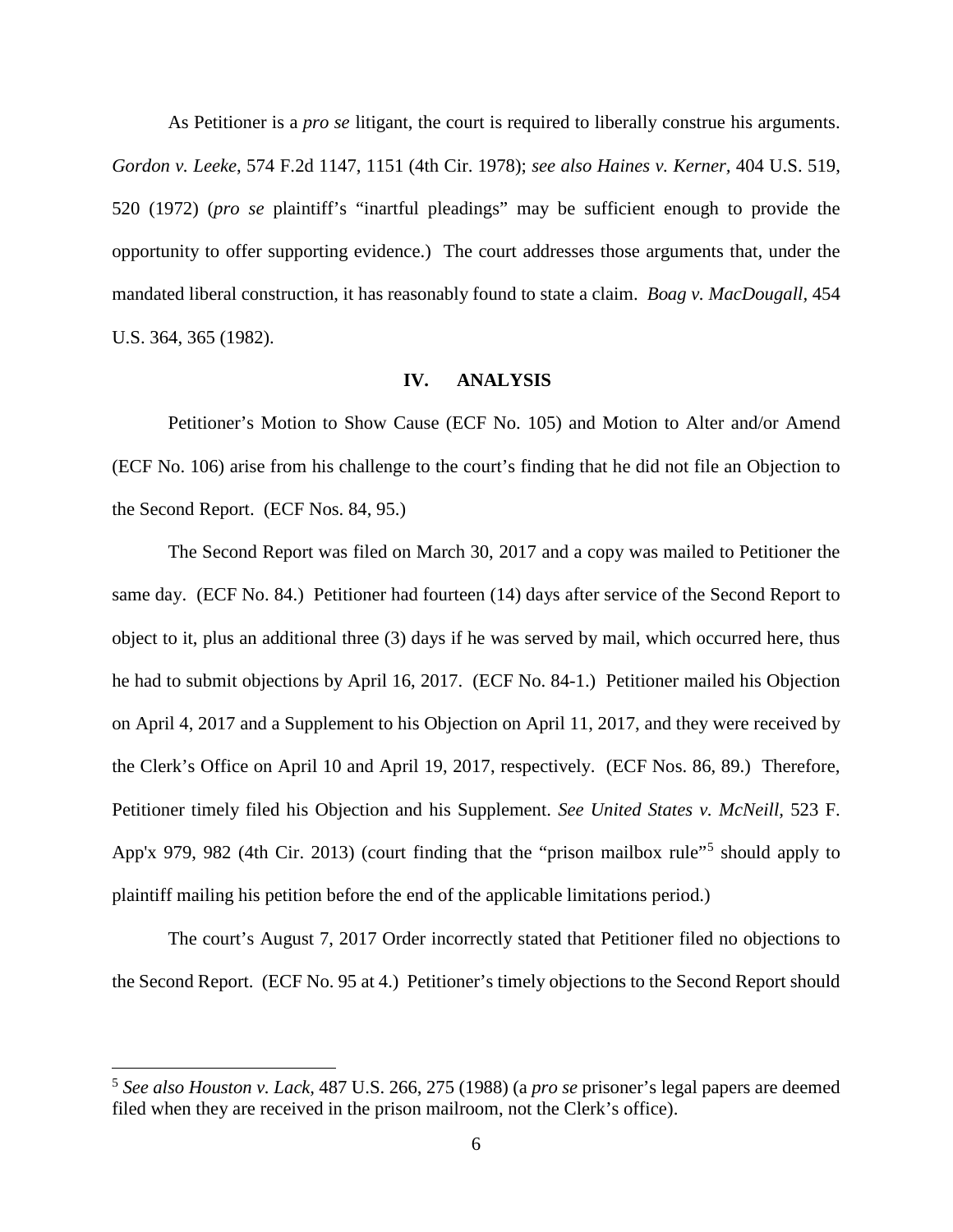have been considered in the court's Order, and not considering them was a clear error of law. (ECF No. 106 at 1.) The court now considers them and in doing so grants Petitioner's Motions to Show Cause and Alter and/or Amend the court's Order. (ECF Nos. 105, 106.)

Petitioner objects to the Analysis portion of the Second Report, specifically stating that "In the [Second] Report the Magistrate Judge overlooked these [sic] clear and convincing evidence that no rational trier of fact could prove Deputy Seale knew where drugs was found" and that "none of the evidence used by the Magistrate Judge on pages sixteen (16) and seventeen (17) of the [Second Report] can be used to show he had drugs." (ECF No. 86 at 4.) Petitioner further objects stating, "[t]he [Second] Report is not based on clear and convincing facts," because Agent Geno "cannot testify" to the fact of whether or not the drugs were Petitioner's because he testified that "[Petitioner] was taken into custody before [he got there]." (*Id.*) Lastly, Petitioner objects that the Magistrate Judge did not state "facts of where the money was found" as stated on page seventeen (17) of the Second Report. (*Id.* at 4-5.)

Petitioner's objections focus on what evidence the Magistrate Judge used to make her Recommendation. At the end of the State's case against Petitioner, the trial court indicated that it would be appropriate to make certain motions, such as a Motion for Directed Verdict. (ECF No. 46-1 at 147.) Petitioner made this Motion and it was denied on the basis that the court looks at "the existence of evidence, not [ ] its weight" and that there was "sufficient evidence, which if . . . believed by the jury, [ ] would sustain the conviction of [Petitioner] regarding all [ ] matters charged beyond a reasonable doubt [.]" (*Id*.) After all of the trial evidence was submitted, Petitioner renewed his Motion for Directed Verdict, and it was denied again on the same grounds. (*Id*. at 165-66.) The Magistrate Judge reiterated the point regarding the existence of evidence over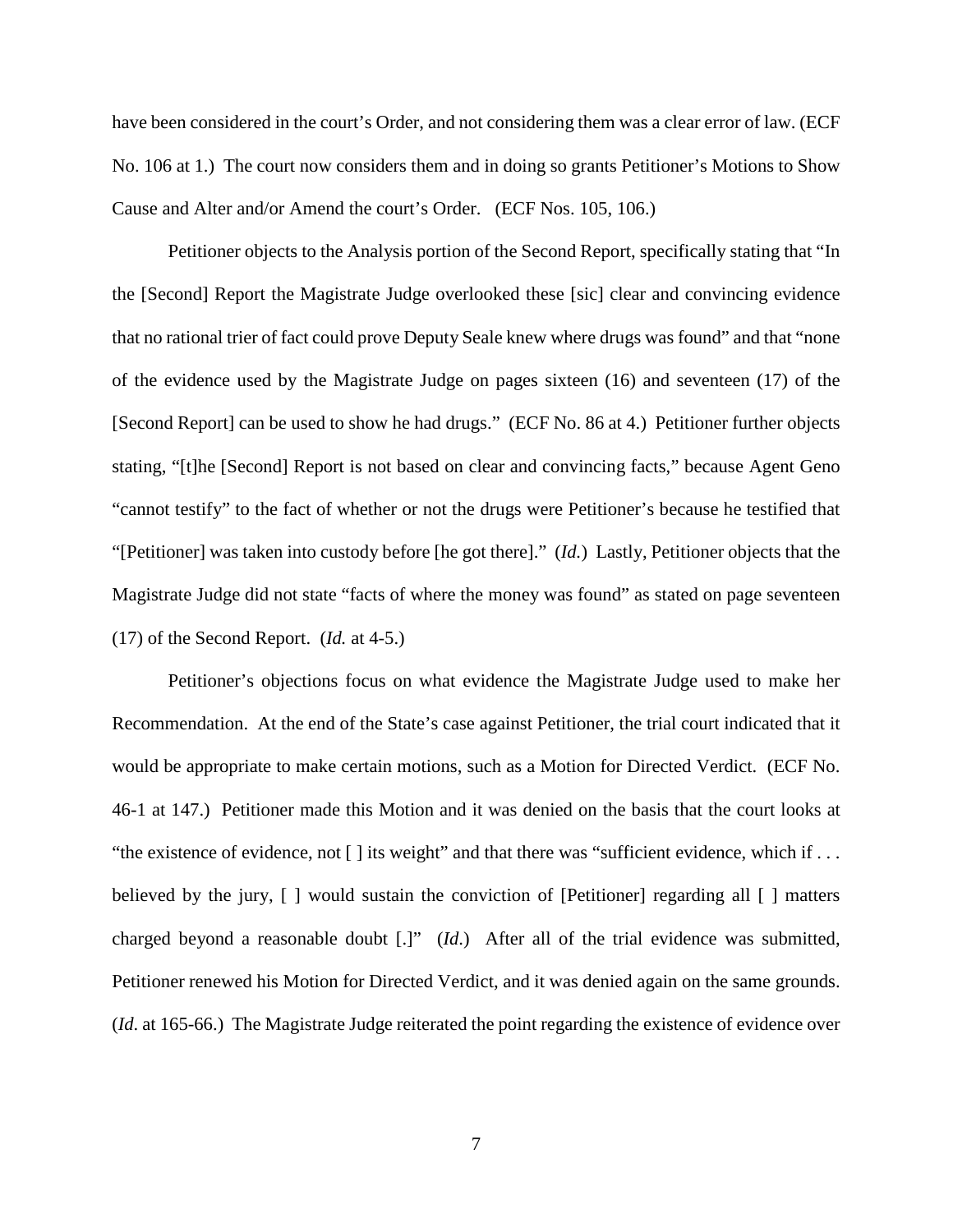the weight of evidence in the Second Report, and also found that there was "sufficient evidence of Petitioner's guilt to go [to] the jury." (ECF No. 84 at 17.) The court agrees with these findings.

Petitioner states that Deputy Seale could not know where the drugs were found because he did not find them, Agent Geno did, and that Deputy Seale's story about where the drugs were found is "false." (ECF No. 86 at 4.) Petitioner argues about conflicting testimony in that Deputy Seale testified that the drugs were found in "the briars and brush" while Agent Geno testified that they were found "on the ground." (*Id.*) The record records that Deputy Seale testified that, after Petitioner was taken into custody, he showed "several other officers where [he and Petitioner] were struggling" and he asked Agent Geno to "look for any contraband that might have been dropped or came out while [he and Petitioner] were struggling [.]" (ECF No. 46-1 at 86-87.) Deputy Seale noted that the area where he and Petitioner were struggling had "dirt kicked up" and you could tell where the fight had been. (*Id.*) Deputy Seale further testified that he was within "25 yards of Agent Geno" and that ". . . [Agent Geno] located the crack cocaine and the marijuana in the immediate area where [he and Petitioner] were struggling, and he immediately came back and told me. [He then placed the drugs along with a shirt and a [do-] rag in an evidence bag]." (*Id.* at 87, 113-114.) Deputy Seale further acknowledged that he did not see Petitioner "drop anything" or "throw anything." (*Id.* at 106.)

Money was also recovered from the scene, \$505.06 in total. (*Id*. at 112, 114.) Agent Geno testified that he believed the money came out of Petitioner's pocket. (*Id.* at 111.) Petitioner finds issue with the alleged inconsistency of Agent Geno's testimony, in that the money was recovered from the scene, but also from Petitioner's pocket, specifically because he was in custody before Agent Geno got there. (ECF No. 86 at 4-5.)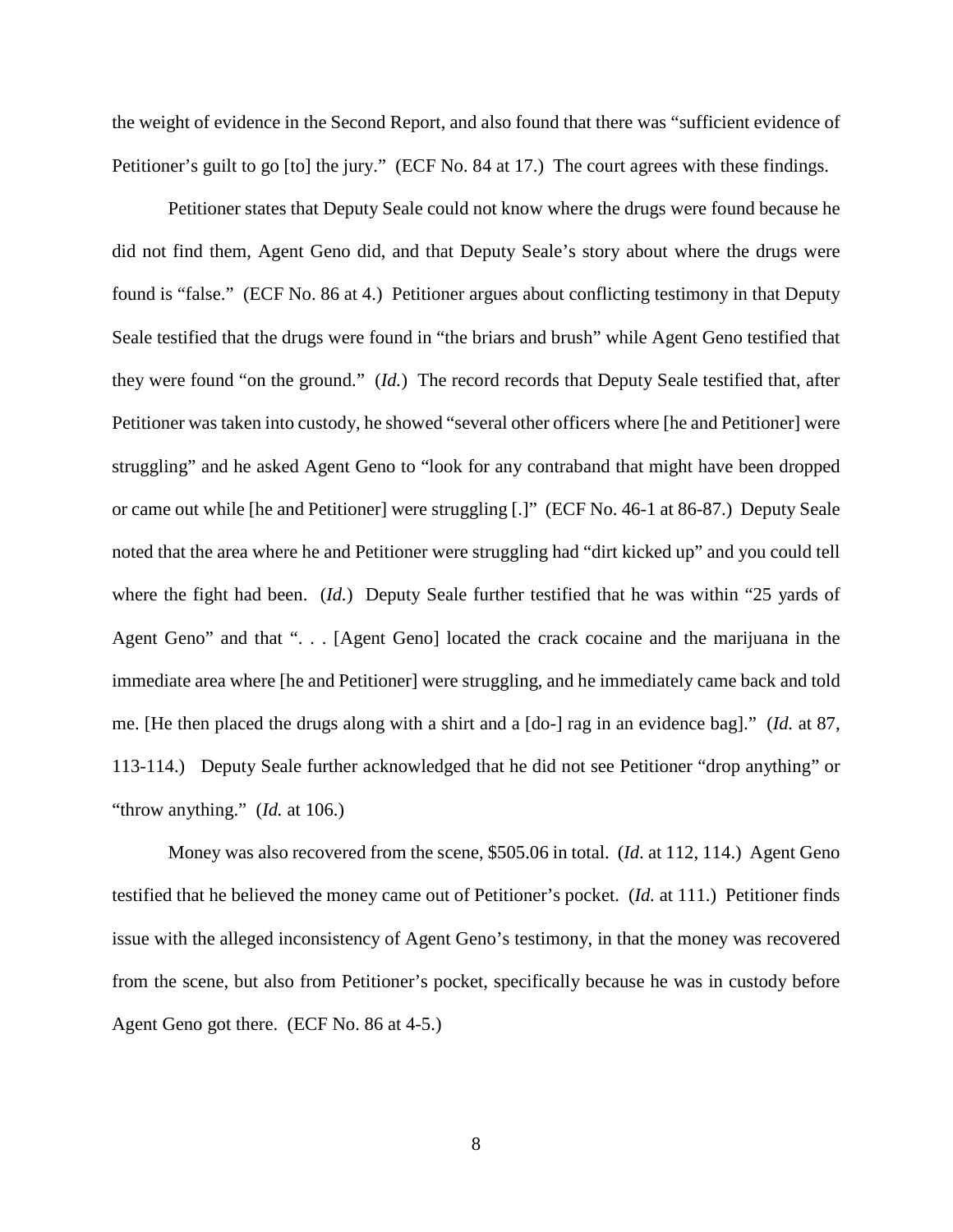After careful review of the Record and both Parties' submissions, the court finds that Deputy Seale's testimony detailing how the drugs were found, along with other testimony in the trial, present sufficient enough evidence for a jury to find that Petitioner could be found guilty of the crimes charged. Any inconsistency or alleged "falsity" of Deputy Seale's testimony goes to the weight of the evidence and not its existence. Petitioner's argument about the inconsistency in Agent Geno's testimony as to where the money was found also goes to the weight of the evidence and not its existence. Moreover, the money does not mitigate Petitioner's "actual or constructive" possession of the drugs. For these reasons, Petitioner's objections are overruled.

## **V. CONCLUSION**

Based on the reasons stated above, the court **GRANTS** Petitioner's Motion for an Order to Show Cause (ECF No. 105) and Motion to Alter and/or Amend this court's August 7, 2017 Order (ECF No. 106). The court further **ACCEPTS** the Magistrate Judge's Second Report (ECF No. 84) **GRANTING** Respondent's Amended Motion for Summary Judgment (ECF No. 78) as to Ground Ten and further **DENYING** Petitioner's Petition for Writ of Habeas Corpus (ECF No. 1) as to the same. Petitioner's Motion to Stay Pending Certificate of Probable Cause and Appealability (ECF No. 107) is **MOOT.**

### **CERTIFICATE OF APPEALABILITY**

The law governing certificates of appealability provides that:

 $(c)(2)$  A certificate of appealability may issue . . . only if the applicant has made a substantial showing of the denial of a constitutional right.  $(c)(3)$  The certificate of appealability . . . shall indicate which specific issue or issues satisfy the showing required by paragraph (2).

28 U.S.C. § 2253(c). A prisoner satisfies this standard by demonstrating that reasonable judges would find this court's assessment of his constitutional claims is debatable or wrong and that any